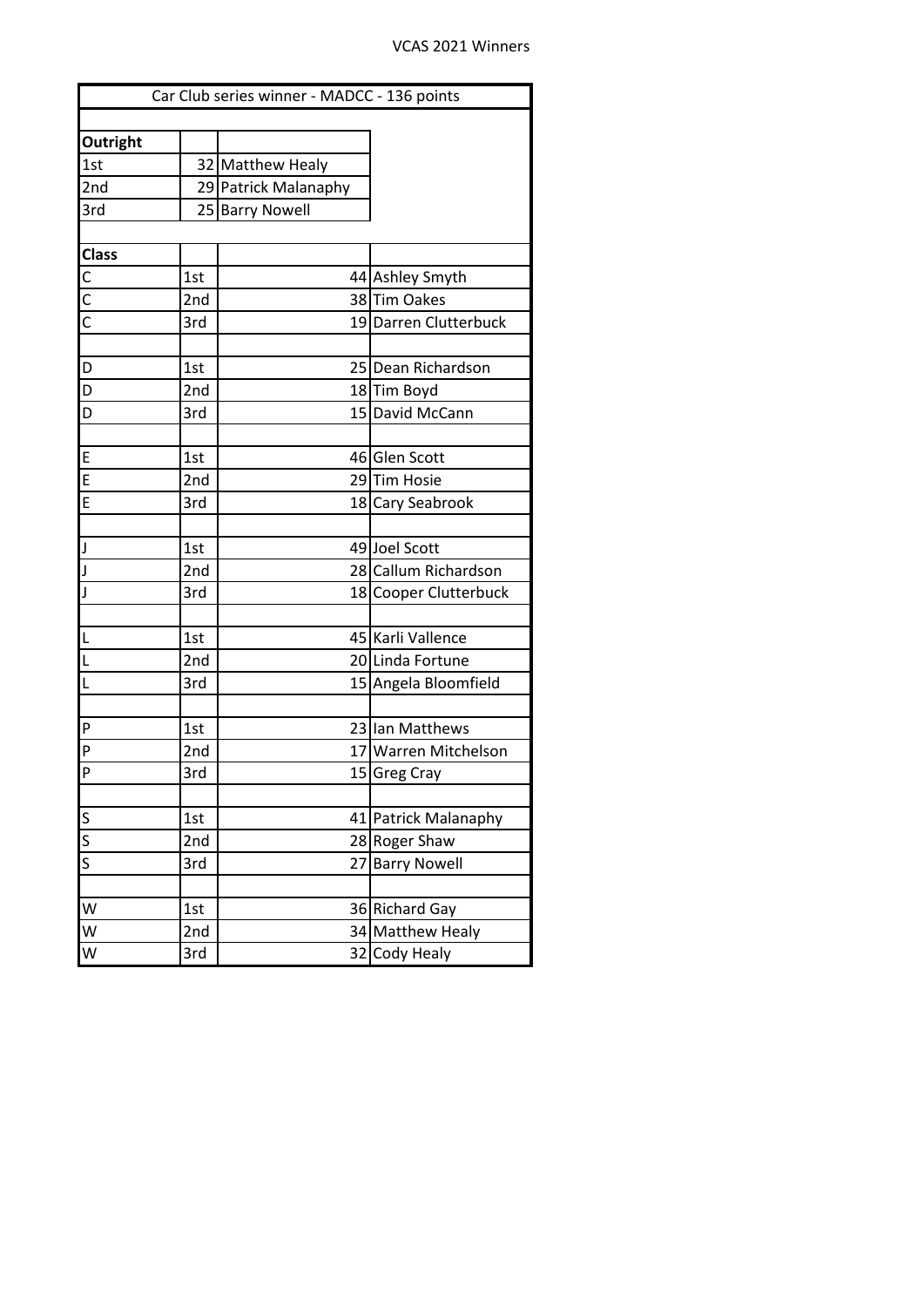## Class results Page 2 of 7

|                         |                        |              | Melton    | Bendigo         | <b>Ballarat</b> | Pakenham Maffra  |             |                |                 |
|-------------------------|------------------------|--------------|-----------|-----------------|-----------------|------------------|-------------|----------------|-----------------|
| Class                   | Name                   | Club         | Rd1       | Rd <sub>2</sub> | Rd3             | Rd4              | Rd5         | <b>Total</b>   | Position        |
| C                       | Ash Smith              | CCC          | 9         | 10              | 9               | 8                | 8           | 44             |                 |
| $\overline{\mathsf{C}}$ | <b>Tim Oakes</b>       | MADCC        | 8         | 7               | 7               | 7                | 9           | 38             |                 |
| C                       | Darren Clutterbuck     | <b>MADCC</b> | 0         | 0               | $\mathbf 0$     | 9                | 10          | 19             |                 |
| C                       | Reg Johnson            | <b>BLCC</b>  | 7         | 0               | 10              | 0                | 0           | 17             |                 |
| C                       | <b>Brendan Hood</b>    | PAC          | 0         | 0               | 0               | 10               | 0           | 10             |                 |
| $\mathsf{C}$            | <b>Brian Newton</b>    | CCC          | 0         | 9               | 0               | 0                | 0           | 9              |                 |
| C                       | <b>Glen Rivers</b>     | <b>BLCC</b>  | 0         | 0               | 8               | 0                | 0           | 8              |                 |
| $\mathsf{C}$            | <b>Mark Grist</b>      | MADCC        | 0         | 0               | 0               | 0                | 7           |                |                 |
| C                       | John Tonks             | <b>BLCC</b>  | 0         | 0               | 6               | 0                | 0           | 6              |                 |
| C                       | John Carney            | PAC          | 0         | 0               | 0               | 6                | 0           | 6              | 9               |
| C                       | Justin Aylett          | <b>SDCC</b>  | 0         | $\Omega$        | 0               | 0                | 6           | 6              | 9               |
| C                       | Gerry Justus           | <b>GMSC</b>  | 0         | 0               | 5               | 0                | 0           | 5              | 12              |
| C                       | Michael Lansdowne      | <b>MADCC</b> | 0         | 0               | 0               | 5                | 0           | 5              | 12              |
| С                       | <b>Matt Daly</b>       | <b>MADCC</b> | 0         | 0               | 0               | 0                | 5           | 5              | 12              |
| C                       | Stephen Lansdowne      | <b>MADCC</b> | 0         | 0               | 0               | 4                | 0           | 4              | 15              |
| C                       | <b>Steve Marron</b>    | <b>HRA</b>   | 0         | 0               | 0               | 0                |             | 0              | 16              |
| $\mathsf{C}$            | <b>Ben Marron</b>      | <b>HRA</b>   | 0         | 0               | 0               | 0                | 0           | 0              | 16              |
| $\mathsf{C}$            | <b>Cameron Stewart</b> | <b>HAC</b>   | 0         | 0               | 0               | 0                | 0           | 0              | 16              |
| $\overline{\mathsf{C}}$ | Christopher Stewart    | <b>HAC</b>   | 0         | 0               | 0               | $\Omega$         | 0           | O              | 16              |
| Class                   | Name                   | Club         | Rd1       | Rd <sub>2</sub> | Rd3             | Rd4              | Rd5         | <b>Total</b>   | Position        |
| D                       | Dean Richardson        | <b>PAC</b>   | 8         | $\Omega$        | 9               | 8                | 0           | 25             |                 |
| D                       | Tim Boyd               | MADCC        | 0         | 0               | 0               | 10               | 8           | 18             |                 |
| D                       | David McCann           | <b>MADCC</b> | 0         | 0               | 0               | 9                | 6           | 15             |                 |
| D                       | <b>Andrew Willcock</b> | KCC          | 10        | $\Omega$        | 0               | 0                | 0           | 10             |                 |
| D                       | Peter Panozzo          | <b>BCC</b>   | 0         | 10              | 0               | 0                | 0           | 10             |                 |
| D                       | <b>Rod Hall</b>        | <b>BLCC</b>  | 0         | $\Omega$        | 10              | 0                | 0           | 10             |                 |
| $\overline{\mathsf{D}}$ | <b>Rod Cannon</b>      | <b>MADCC</b> | 0         | 0               | $\pmb{0}$       | 0                | 10          | 10             |                 |
| D                       | <b>Kevin Pridmore</b>  | <b>MADCC</b> | 9         | 0               | 0               | 0                | 0           | 9              | 8               |
| D                       | Chris Gill-Symons      | <b>BCC</b>   | 0         | 9               | 0               | 0                | 0           | 9              | 8               |
| D                       | Flynn Cannon           | <b>MADCC</b> | 0         | $\Omega$        | 0               | 0                | 9           | 9              | 8               |
| D                       | Dennis Darko           | PAC          | 0         | 8               | 0               | 0                | 0           | 8              | 11              |
| D                       | John Orr               | <b>BCC</b>   | 0         |                 | 0               | 0                | 0           | 7              | 12              |
| D                       | Max Scott              | PAC          | 0         | 0               | 0               | 7                | 0           | 7              | 12              |
| D                       | Darren Hickling        | <b>MADCC</b> | 0         | 0               | 0               | 0                |             |                | 12              |
| D                       | <b>Brendon Bye</b>     | <b>MADCC</b> | $\pmb{0}$ | $\pmb{0}$       | $\pmb{0}$       | 6                | $\pmb{0}$   | 6              | 15              |
| D                       | Sanjay Vandepol        | PAC          | 0         | 0               | 0               | 5                | 0           | 5              | 16              |
| D                       | Reiley Cannon          | <b>MADCC</b> | 0         | 0               | 0               | 0                | 5           | 5              | 16              |
| $\overline{D}$          | Matt Rees              | MADCC        | 0         | $\mathbf 0$     | 0               | 4                | 0           | 4              | 18              |
| $\overline{\mathsf{D}}$ | Peter Willougby        | MADCC        | 0         | $\mathbf 0$     | 0               | 0                | 4           | 4              | 18              |
| D                       | <b>Greg Rees</b>       | <b>MADCC</b> | 0         | $\mathbf 0$     | 0               | 3                | 0           | 3              | 20              |
| D                       | Christopher Mayall     | MADCC        | 0         | $\mathbf 0$     | 0               | 0                | 3           | 3              | 20              |
| D                       | Lilliam McCann         | MADCC        | 0         | 0               | $\pmb{0}$       | 2                | 0           | $\overline{2}$ | 22              |
| D                       | Anna Brady             | MADCC        | 0         | 0               | 0               | 0                | 2           | 2              | 22              |
| D                       | <b>Brian Newton</b>    | CCC          | 0         | 0               | 0               | 0                | 1           | 1              | 24              |
| D                       | Aaron Jones            | MADCC        | 0         | 0               | 0               | 0                | $\mathbf 0$ | 0              | 25              |
| D                       |                        | MADCC        | 0         | 0               | 0               | 0                | $\pmb{0}$   | 0              | $\overline{25}$ |
|                         | Jessica Willoughby     |              |           |                 |                 |                  |             |                |                 |
| <b>Class</b>            | Name                   | Club         | Rd1       | Rd <sub>2</sub> | Rd3             | Rd4              | Rd5         | Total          | Position        |
| E                       | Glen Scott             | <b>NCCA</b>  | 10        | 10              | 10              | 8                | 8           | 46             |                 |
| E                       | <b>Tim Hosie</b>       | PAC          | 9         | 5               | 9               | 6                | 0           | 29             | 2               |
| E                       | Cary Seabrook          | <b>NCCA</b>  | 0         | 8               | $\pmb{0}$       | 10               | 0           | 18             | 3               |
| E                       | Russell Seabrook       | <b>NCCA</b>  | 0         | 7               | $\pmb{0}$       | $\boldsymbol{9}$ | 0           | 16             | 4               |
| E                       | Aaron Paterson         | MADCC        | 0         | $\mathbf 0$     | $\pmb{0}$       | 7                | 5           | 12             | 5               |
| E                       | James Jorgensen        | MADCC        | 0         | $\mathbf 0$     | 0               | 0                | 10          | 10             | 6               |
| E                       | John Strauch           | <b>BCC</b>   | 0         | 9               | 0               | 0                | 0           | 9              | 7               |
| E                       | <b>Bart VanDongen</b>  | MADCC        | 0         | $\pmb{0}$       | $\pmb{0}$       | 5                | 4           | 9              | 7               |
| E                       | Jake Vallence          | SHSCC        | 0         | $\pmb{0}$       | 0               | 0                | 9           | 9              |                 |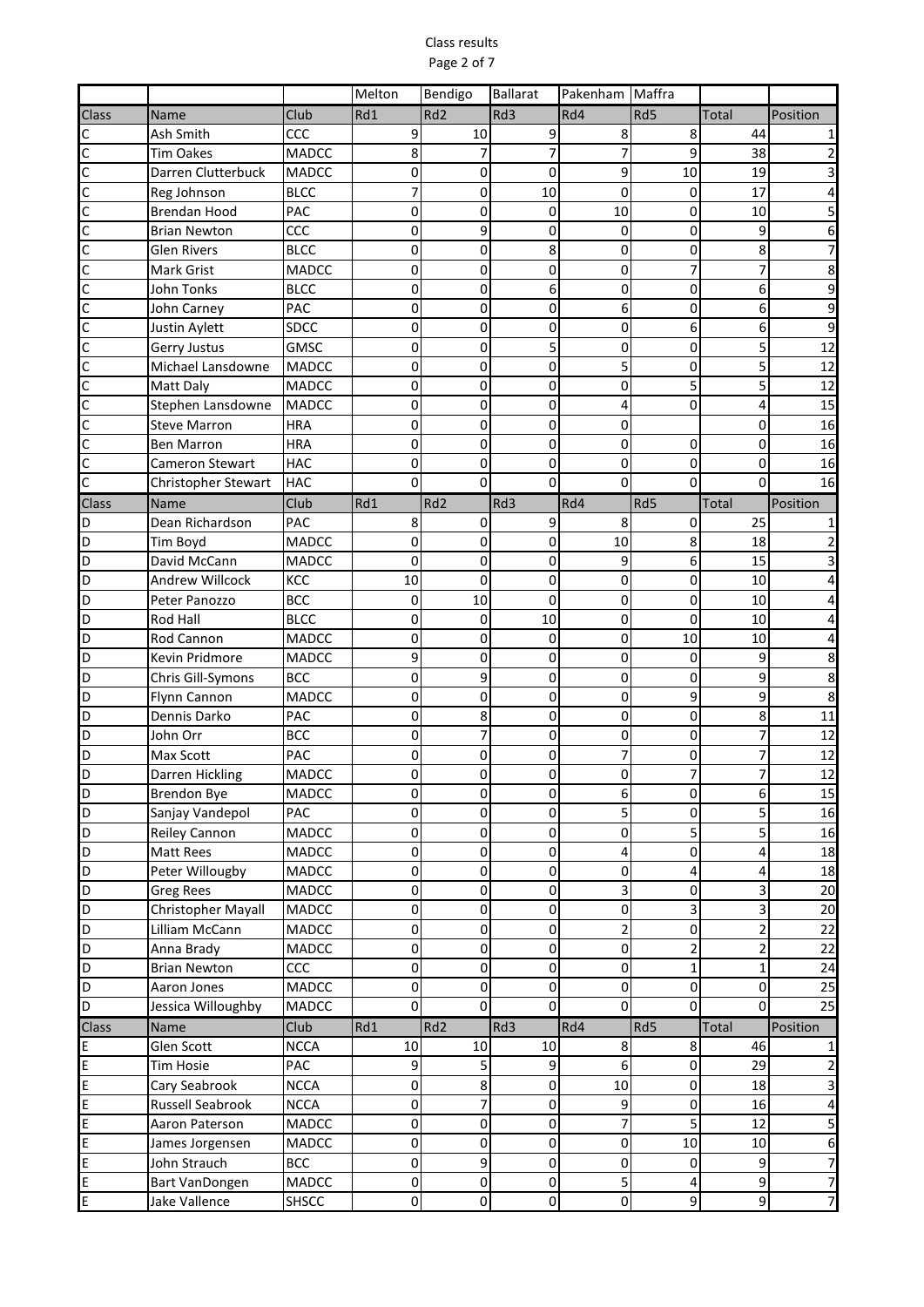## Class results Page 3 of 7

| E            | Leigh Harrison                  | <b>MADCC</b>         | 8                | 0               | 0         | 0        | 0                       | 8              | 10              |
|--------------|---------------------------------|----------------------|------------------|-----------------|-----------|----------|-------------------------|----------------|-----------------|
| E            | Dylan Simonis                   | <b>BLCC</b>          | 0                | 0               | 8         | 0        | 0                       | 8              | 10              |
| E            | Paul Shaw                       | <b>BLCC</b>          | 7                | 0               | 0         | 0        | 0                       | 7              | 12              |
| E            | Lachlan Palmer-Bra              | <b>BLCC</b>          | 0                | 0               | 7         | 0        | 0                       | 7              | 12              |
| E            | Lachy Jorgensen                 | MADCC                | 0                | 0               | 0         | 0        | 7                       | 7              | 12              |
| E            | Alan Bloomfield                 | PAC                  | 6                | $\Omega$        | 0         | 0        | 0                       | 6              | 15              |
| E            | Steve Lane                      | <b>BCC</b>           | 0                | 6               | 0         | 0        | 0                       | 6              | 15              |
| E            | Callum DuVe                     | MADCC                | 0                | 0               | 0         | 0        | 6                       | 6              | 15              |
| E            | Luke Farrar                     | <b>BCC</b>           | 0                | 4               | 0         | 0        | 0                       | 4              | 18              |
| E            | <b>Shane Small</b>              | <b>MADCC</b>         | 0                | $\mathbf 0$     | 0         | 4        | 0                       | 4              | 18              |
| E            | <b>Brodie Keller</b>            | <b>SHSCC</b>         | 0                | 3               | 0         | 0        | 0                       | 3              | 20              |
| E            | David Cull                      | MADCC                | 0                | 0               | 0         | 3        | 0                       | 3              | 20              |
| E            | Kevin Pridmore                  | MADCC                | 0                | $\Omega$        | 0         | 0        | 3                       | 3              | 20              |
| E            | Darren Brown                    | <b>BCC</b>           | 0                | 2               | 0         | 0        | 0                       | $\overline{2}$ | 23              |
| E            | <b>Tyson Cull</b>               | MADCC                | 0                | 0               | 0         | 2        | 0                       | 2              | 23              |
| E            | <b>Bob Tuit</b>                 | <b>MADCC</b>         | 0                | 0               | 0         | 0        | $\overline{2}$          | $\overline{2}$ | 23              |
| E            | Jayden Keller                   | <b>SHSCC</b>         | 0                | 1               | 0         | 0        | 0                       | $\mathbf{1}$   | $\overline{26}$ |
| E            | Lachlan Miller                  | MADCC                | 0                | 0               | 0         | 1        | 0                       | 1              | 26              |
| E            | Chris Haagsma                   | <b>MADCC</b>         | 0                | 0               | 0         | 0        | $\mathbf{1}$            | $\mathbf{1}$   | 26              |
| E            | Dwayne Austin                   | <b>BCC</b>           | 0                | 0               | 0         | 0        | 0                       | 0              | 29              |
| E            | Nicholas Boswood                | <b>BCC</b>           | 0                | 0               | 0         | 0        | 0                       | 0              | 29              |
| E            | David Anderson                  | <b>BCC</b>           | 0                | 0               | 0         | 0        | 0                       | 0              | 29              |
| E            | Renee Camilieri                 | <b>NCCA</b>          | 0                | 0               | 0         | 0        | 0                       | 0              | 29              |
| E            | Eric Szalanda                   | <b>MADCC</b>         | 0                | 0               | 0         | 0        | 0                       | 0              | 29              |
| E            | <b>Bob Johnstone</b>            | MADCC                | 0                | 0               | 0         | 0        | 0                       | 0              | 29              |
| E            | David Sylvester                 | MADCC                | 0                | $\Omega$        | 0         | $\Omega$ | $\mathbf 0$             | 0              | 29              |
| <b>Class</b> | <b>Name</b>                     | Club                 | Rd1              | Rd <sub>2</sub> | Rd3       | Rd4      | Rd5                     | <b>Total</b>   | Position        |
|              | Joel Scott                      | <b>NCCA</b>          | 10               | 10              | 9         | 10       | 10                      | 49             |                 |
| IJ           | Callum Richardson               | PAC                  |                  | 8               | 8         | 5        | 0                       | 28             |                 |
|              | Cooper Clutterbuck              | <b>MADCC</b>         | 0                | 0               | 0         | 9        | 9                       | 18             |                 |
|              |                                 |                      |                  |                 |           |          |                         |                |                 |
|              |                                 |                      | 0                | 0               | 0         | 7        |                         |                |                 |
|              | <b>Brock Healy</b>              | <b>MADCC</b>         | 0                | 0               |           | 0        | 8<br>0                  | 15             |                 |
|              | Jordan McDonald                 | <b>BLCC</b>          | 9                | 0               | 10        | 0        | 0                       | 10<br>9        |                 |
|              | Xavier Richardson               | PAC                  | 0                | 9               | 0<br>0    | 0        | 0                       | 9              | 6               |
|              | Brody Zysvelt                   | <b>BCC</b><br>MADCC  | 0                | 0               | 0         | 8        | 0                       | 8              | 8               |
|              | Dodge Small                     | <b>BLCC</b>          | 0                | 0               |           | 0        | 0                       |                | 9               |
|              | Eastyn Carr                     |                      |                  | 0               |           |          |                         |                |                 |
| J            | Skyla White                     | MADCC                | $\mathbf 0$<br>0 | 6               | 0<br>0    | 0<br>0   | 7<br>0                  | 7<br>$6 \mid$  | 9               |
| J            | Lachlan McEvoy                  | <b>BCC</b>           |                  | 0               |           | 0        |                         |                | $11\,$          |
| μ            | Lachlan Van Der Lin             | <b>BLCC</b><br>MADCC | 0<br>0           | 0               | 6         |          | 0                       | $6 \mid$<br>6  | 11              |
| J<br>IJ      | Andrew Dunsmuir<br>Tahlia White | MADCC                | 0                | 0               | 0<br>0    | 6<br>0   | 0<br>6                  | 6              | 11<br>$11\,$    |
| IJ           | Mitchell Gibson                 | MADCC                | 0                | $\pmb{0}$       | 0         | 0        | 5                       | 5              | 15              |
|              | <b>Matthew Tonks</b>            | <b>BLCC</b>          | 0                | 0               | 4         | 0        | 0                       | 4              | 16              |
|              | Page VaneKreen                  | MADCC                | 0                | 0               | 0         | 4        | 0                       | 4              | 16              |
|              | Hayley Britton                  | MADCC                | 0                | 0               | 0         | 3        | 0                       | 3              | 18              |
|              | <b>Bridie Daly</b>              | <b>MADCC</b>         | 0                | 0               | 0         | 0        | 3                       | 3              | 18              |
|              |                                 | MADCC                | 0                | 0               | 0         | 2        | 0                       | $\overline{2}$ |                 |
|              | Damon Brady<br>Evelyn Spooner   | MADCC                | 0                | 0               | 0         | 0        | 2                       | 2              | 20<br>20        |
|              | <b>Brock Hamilton</b>           | MADCC                | 0                | $\pmb{0}$       | 0         | 0        | $\overline{\mathbf{c}}$ | 2              | 20              |
|              |                                 | MADCC                | 0                | 0               | 0         | 1        | 0                       | 1              |                 |
| IJ           | Zac Mazenberg<br>Ben Shaw       | MADCC                | 0                | 0               | 0         | 0        | 1                       | 1              | 23              |
| J            | Cody Kospartov                  | MG                   | 0                | 0               | $\pmb{0}$ | 0        | 0                       | 0              | 23              |
| IJ           |                                 | MADCC                | 0                | 0               | 0         | 0        | 0                       | 0              | 25              |
|              | Rhys Schultz                    |                      | 0                | 0               |           | 0        |                         | 0              | 25              |
|              | Josh Cashmere                   | <b>FFCC</b>          | 0                | $\pmb{0}$       | 0         | 0        | 0<br>0                  | 0              | 25              |
|              | Zoe Dunsmuir                    | <b>CCRMIT</b>        | 0                | $\pmb{0}$       | $\pmb{0}$ | 0        |                         | 0              | 25              |
|              | Mat Daly                        | MADCC                |                  | 0               | $\pmb{0}$ | 0        | 0                       |                | 25              |
|              | Tammie Jones<br>Henry Myers     | MADCC<br>MADCC       | 0<br>0           | $\pmb{0}$       | 0<br>0    | 0        | $\pmb{0}$<br>0          | 0<br>0         | 25<br>25        |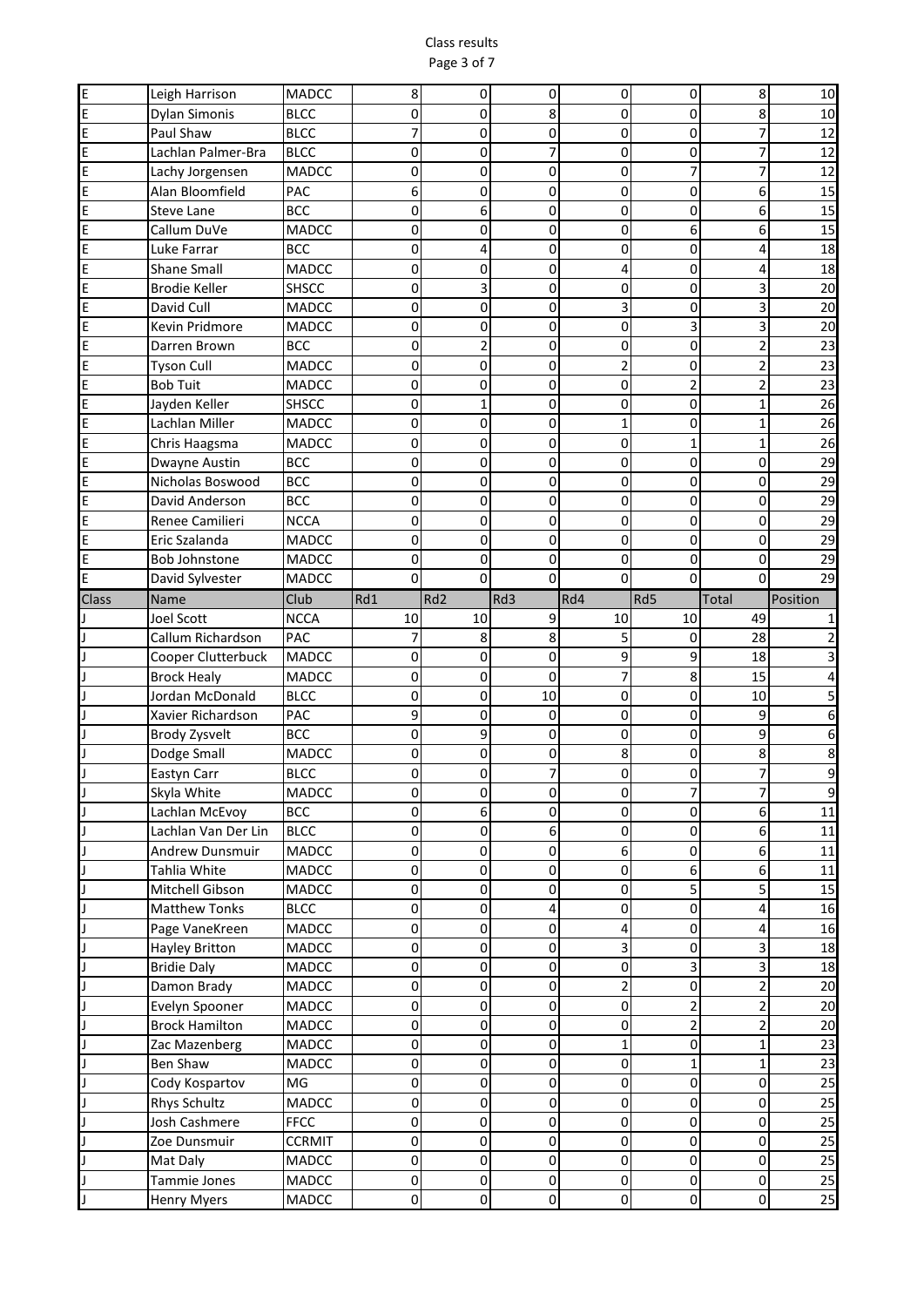## Class results Page 4 of 7

|                                  | <b>Bradly Dean</b>          | <b>MADCC</b>         |             | 0               | Ω                | 0              | 0              |                         | 25       |
|----------------------------------|-----------------------------|----------------------|-------------|-----------------|------------------|----------------|----------------|-------------------------|----------|
| Class                            | Name                        | Club                 | Rd1         | Rd <sub>2</sub> | Rd3              | Rd4            | Rd5            | Total                   | Position |
|                                  | Karli Vallence              | <b>SHDCC</b>         | 10          | 10              | 10               | 8              | 7              | 45                      |          |
| L                                | Linda Fortune               | <b>MADCC</b>         | 0           | 0               | 0                | 10             | 10             | 20                      |          |
| L                                | Angela Bloomfield           | <b>PAC</b>           | 0           | 0               | 0                | 7              | 8              | 15                      |          |
|                                  | Lucy Allan                  | <b>BCC</b>           | 0           | 9               | 0                | 0              | 0              | 9                       |          |
|                                  | Andrea Brady                | MADCC                | 0           | 0               | 0                | 9              | 0              | 9                       |          |
|                                  | Natalie Mayall              | MADCC                | 0           | 0               | 0                | 0              | 9              | 9                       |          |
|                                  | Danielle Rose               | <b>MADCC</b>         | 0           | 0               | 0                | 4              | 3              | 7                       |          |
|                                  | Alyishi Thompson            | <b>MADCC</b>         | 0           | $\Omega$        | 0                | 6              | 0              | 6                       |          |
|                                  | Lillian McCann              | <b>MADCC</b>         | 0           | 0               | 0                | 0              | 6              | 6                       |          |
|                                  | Sharyn Beeby                | <b>MADCC</b>         | 0           | 0               | 0                | 5              | 0              | 5                       | 10       |
|                                  | Andria Joyce                | <b>MADCC</b>         | 0           | 0               | $\mathbf 0$      | 3              | 2              | 5                       | 10       |
| L                                | <b>Felicity Allan</b>       | MADCC                | 0           | 0               | 0                | 0              | 5              | 5                       | 10       |
| L                                | <b>Brittany Jones</b>       | <b>MADCC</b>         | 0           | 0               | 0                | 0              | 4              | 4                       | 13       |
|                                  | Lyndsay Scott               | <b>MADCC</b>         | 0           | $\mathbf 0$     | $\mathbf 0$      | $\overline{2}$ | 0              |                         | 14       |
| <b>Class</b>                     | Name                        | Club                 | Rd1         | Rd <sub>2</sub> | Rd3              | Rd4            | Rd5            | Total                   | Position |
| ΙP                               | Ian Matthews                | PAC                  |             | 6               | 0                | 7              | 9              | 23                      |          |
| $\overline{P}$                   | Warren Mitchelson           | <b>MMSC</b>          |             | $\Omega$        | 0                | 8              | 6              | 17                      |          |
| P                                | <b>Greg Cray</b>            | <b>SHSCC</b>         | 0           | 10              | 5                | 0              | 0              | 15                      |          |
| P                                | <b>Brian Newton</b>         | CCC                  | 6           | 0               | 8                | 0              | 0              | 14                      |          |
| P                                | Peter Bartlett              | MADCC                | 0           | 0               | 0                | 10             | 4              | 14                      |          |
| $\overline{P}$                   | Paul Gladman                | <b>BLCC</b>          | 0           | 0               | 10               | 0              | 0              | 10                      |          |
| $\overline{P}$                   | <b>Matthew White</b>        | <b>MADCC</b>         | 0           | 0               | 0                | 0              | 10             | 10                      |          |
| $\overline{P}$                   | Dave Timberlake             | <b>MMSC</b>          | 9           | 0               | 0                | 0              | 0              | 9                       | 8        |
| <b>IP</b>                        | Sam Rozitis                 | <b>BLCC</b>          | 0           | 0               | 9                | 0              | 0              | 9                       | 8        |
| <b>P</b>                         | <b>Edwin Mezenberg</b>      | <b>MADCC</b>         | 0           | 0               | 0                | 9              | 0              | 9                       | 8        |
| P                                | Don Lake                    | <b>CCRMIT</b>        | 0           | 0               | 0                | 6              | 3              | 9                       | 8        |
| P                                | Mike Cary                   | <b>FCCV</b>          | 8           | 0               | 0                | 0              | 0              | 8                       | 12       |
| P                                | Leigh Swingler              | KCC                  | 4           | 4               | 0                | 0              | 0              | 8                       | 12       |
| <b>P</b>                         | Dean Richardson             | PAC                  | 0           | 8               | 0                | 0              | 0              | 8                       | 12       |
| P                                | Mark Allan                  | <b>BCC</b>           | 0           | 7               | 0                | 0              | 0              | 7                       | 15       |
| P                                | Peter Jowett                | <b>BLCC</b>          | 0           | $\mathbf 0$     | 6                | 0              | 0              | 6                       | 16       |
| P                                | Patrick Swingler            | KCC                  |             | 0               | 0                | 0              | 0              |                         | 17       |
| P                                | Matt Engstrom               | <b>MMSC</b>          | 0           |                 | 0                | 0              | 0              |                         | 17       |
| $\overline{P}$                   | Daniel Lahce                | <b>MADCC</b>         | 0           | 0               | 0                | 5              | 0              |                         | 17       |
| $\overline{P}$<br>$\overline{P}$ | Philip Dobson               | <b>CCRMIT</b>        | $\mathbf 0$ | $\pmb{0}$       | $\pmb{0}$        | 4              | $\mathbf 1$    | $\overline{5}$          | 17       |
| P                                | Jay Shaw                    | MADCC                | 0           | 0               | 0                | 0              | 5              | 5                       | $17\,$   |
| $\overline{P}$                   | Jake Gladman                | <b>BLCC</b>          | 0           | $\pmb{0}$       | 3<br>$\mathbf 0$ | 0              | $\pmb{0}$      | 3<br>3                  | 22<br>22 |
| $\overline{P}$                   | <b>Noel Bartlett</b>        | MADCC<br><b>BLCC</b> | 0<br>0      | 0<br>0          | 2                | 3<br>0         | 0              | $\overline{2}$          | 24       |
| <b>P</b>                         | Chris Jowett<br>Kevin Joyce | MADCC                | 0           | $\pmb{0}$       | 0                | $\overline{2}$ | 0<br>0         | 2                       | 24       |
| $\overline{P}$                   | David Adams                 | MADCC                | 0           | $\mathbf 0$     | 0                | 0              | $\overline{2}$ | $\overline{\mathbf{c}}$ | 24       |
| $\overline{P}$                   | David Jowett                | <b>BLCC</b>          | 0           | $\pmb{0}$       | 1                | 0              | $\pmb{0}$      | 1                       | 27       |
| $\overline{P}$                   | David Turbull               | MADCC                | 0           | 0               | 0                | $\mathbf{1}$   | 0              | 1                       | 27       |
| $\overline{P}$                   | <b>Matthew Caldwell</b>     | <b>RSM</b>           | 0           | 0               | 0                | 0              | 0              | 0                       | 29       |
| $\overline{P}$                   | Christopher Quinn           | VICU85               | 0           | 0               | 0                | 0              | 0              | 0                       | 29       |
| $\overline{P}$                   | Stephen Lanham              | <b>HAC</b>           | 0           | 0               | 0                | 0              | 0              | 0                       | 29       |
| $\overline{P}$                   | Nick Lanham                 | <b>WDCC</b>          | 0           | 0               | 0                | 0              | 0              | 0                       | 29       |
| $\overline{P}$                   | Robert Dekker               | <b>BLCC</b>          | 0           | $\pmb{0}$       | $\pmb{0}$        | 0              | $\pmb{0}$      | 0                       | 29       |
| P                                | Adam Holt                   | MADCC                | 0           | $\pmb{0}$       | $\pmb{0}$        | $\pmb{0}$      | $\pmb{0}$      | 0                       | 29       |
| $\overline{P}$                   | <b>Brian Gibson</b>         | MADCC                | 0           | 0               | $\mathbf 0$      | 0              | 0              | 0                       | 29       |
| Class                            | Name                        | Club                 | Rd1         | Rd <sub>2</sub> | Rd3              | Rd4            | Rd5            | Total                   | Position |
| S                                | Patrick Malanphy            | KCC                  | 8           | 8               | 10               | 7              | 8              | 41                      |          |
| $\overline{\mathsf{S}}$          | Roger Shaw                  | PAC                  | 10          | 9               | 9                | 0              | $\pmb{0}$      | 28                      | 2        |
| $\overline{\mathsf{s}}$          | <b>Barry Nowell</b>         | <b>GMSC</b>          | 9           | 10              | 0                | 8              | 0              | 27                      | 3        |
| $\overline{\mathsf{S}}$          | Keiren Pridmore             | MADCC                | 0           | 0               | 0                | 10             | 10             | 20                      | 4        |
| $\mathsf{S}$                     | Anthony Kovco               | MADCC                | 0           | 0               | 0                | 9              | 9              | 18                      | 5        |
|                                  |                             |                      |             |                 |                  |                |                |                         |          |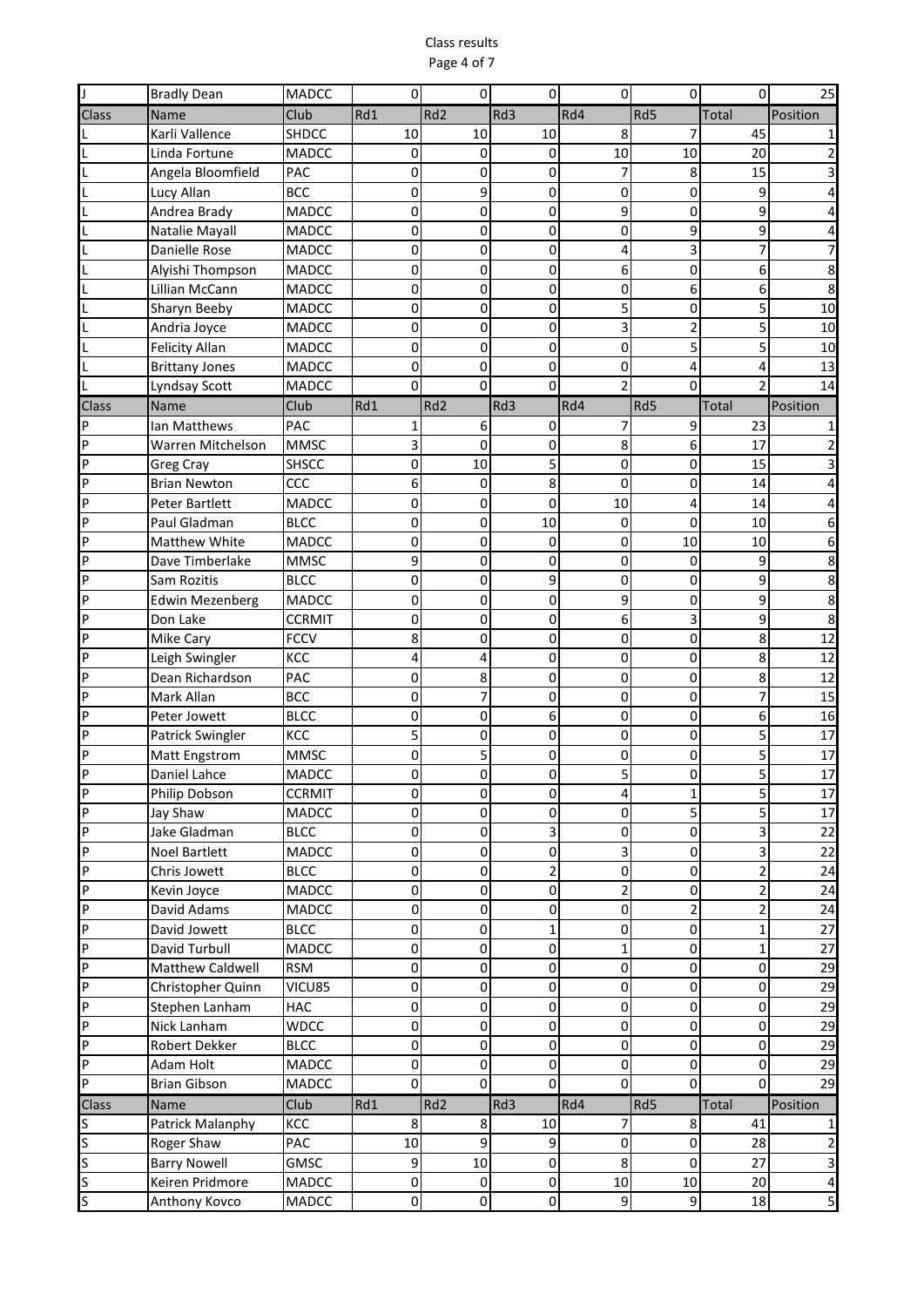#### Class results Page 5 of 7

| $rac{S}{S}$             | Caleb Muir              | <b>MADCC</b> | 0              | 0               | 0              | 6                   | 5              | 11             | 6        |
|-------------------------|-------------------------|--------------|----------------|-----------------|----------------|---------------------|----------------|----------------|----------|
|                         | Maurice McCarthy        | <b>MADCC</b> | 0              | 0               | $\Omega$       | 5                   | 3              | 8              |          |
| S                       | <b>Adrian Britton</b>   | <b>MADCC</b> | 0              | 0               | 0              | 4                   | 4              | 8              |          |
| ls                      | lan Johnston            | <b>SHSCC</b> | 0              |                 | 0              | 0                   | 0              | 7              | 9        |
| ls                      | Matt Muir               | <b>MADCC</b> | 0              | 0               | 0              | 0                   | 7              | 7              | 9        |
| $\overline{\mathsf{s}}$ | Matthew Healy           | <b>MADCC</b> | 0              | 0               | 0              | 0                   | 6              | 6              | 11       |
| S                       | Spider Anderson         | <b>MADCC</b> | 0              | 0               | 0              | 3                   | $\overline{2}$ | 5              | 12       |
| ls                      | Darren Saddington       | <b>MADCC</b> | 0              | 0               | 0              | $\overline{2}$      | 0              | $\overline{2}$ | 13       |
| S                       | <b>Bobby Tuit</b>       | <b>MADCC</b> | 0              | 0               | 0              | $\mathbf{1}$        | 0              | $\mathbf{1}$   | 14       |
| S                       | <b>Hayley Britton</b>   | <b>MADCC</b> | 0              | 0               | 0              | 0                   | $\mathbf 1$    | $\mathbf{1}$   | 14       |
| S                       | David Sylvester         | <b>MADCC</b> | 0              | 0               | 0              | 0                   | 0              | 0              | 16       |
| ls                      | Mark Wakeman            | <b>MADCC</b> | 0              | $\Omega$        | $\mathbf 0$    | 0                   | $\Omega$       | $\Omega$       | 16       |
| Class                   | Name                    | Club         | Rd1            | Rd <sub>2</sub> | Rd3            | Rd4                 | Rd5            | Total          | Position |
| W                       | <b>Richard Gay</b>      | <b>BLCC</b>  |                | 4               | 10             | 7                   | 8              | 36             |          |
| W                       | Matthew Healy           | <b>MADCC</b> | 8              | 8               | 9              | 9                   | 0              | 34             |          |
| W                       | Cody Healy              | <b>MADCC</b> | 10             | 7               | 5              | 10                  | 0              | 32             |          |
| W                       | Cary Seabrook           | <b>NCCA</b>  | 6              | 0               | 6              | 0                   | 9              | 21             |          |
| W                       | Mark Johnstone          | <b>MADCC</b> | 0              | 0               | 0              | 8                   | 10             | 18             |          |
| W                       | <b>Simon Ellis</b>      | <b>BLCC</b>  | 9              | 0               | 8              | 0                   | 0              | 17             | 6        |
| W                       | <b>Jake Vallence</b>    | <b>SHSCC</b> | 4              | 0               | $\overline{2}$ | 4                   | 0              | 10             |          |
| W                       | <b>Brendon Paynting</b> | <b>BCC</b>   | 0              | 10              | 0              | 0                   | 0              | 10             |          |
| $\overline{\mathsf{S}}$ | <b>Brad Hall</b>        | <b>BCC</b>   | 0              | 9               | 0              | 0                   | 0              | 9              | 9        |
| W                       | Murray McKenzie         | <b>BCC</b>   | 0              | 5               | 4              | 0                   | 0              | 9              | 9        |
| <b>I</b> W              | <b>Ben McKee</b>        | <b>BLCC</b>  | 0              | 0               | 7              | 0                   | 0              | 7              | 11       |
| <b>W</b>                | David Turnbull          | <b>MADCC</b> | 0              | 0               | 0              | 0                   | $\overline{7}$ | $\overline{7}$ | 11       |
| W                       | <b>Russell Seabrook</b> | <b>NCCA</b>  | 3              | 0               | 3              | 0                   | 0              | 6              | 13       |
| W                       | Scott Innes             | <b>BCC</b>   | 0              | 6               | 0              | 0                   | 0              | 6              | 13       |
| W                       | Sam Mennen              | <b>BLCC</b>  | 0              | 0               | 0              | 6                   | 0              | 6              | 13       |
| W                       | Nic Berryman            | <b>MADCC</b> | 0              | 0               | 0              | 0                   | 6              | 6              | 13       |
| W                       | <b>Tim Clark</b>        | <b>FFCC</b>  | 5              | 0               | 0              | 0                   | 0              | 5              | 17       |
| W                       | Matthew McDonald        | MADCC        | 0              | 0               | 0              | 5                   | 0              | 5              | 17       |
| W                       | <b>Henry Turnbull</b>   | <b>MADCC</b> | 0              | 0               | 0              | 0                   | 5              | 5              | 17       |
| W                       | Ken Jorgensen           | MADCC        | 0              | 0               | 0              | 0                   | 4              | 4              | 20       |
| W                       | Simon Feil              | <b>SEAC</b>  | 0              | 3               | 0              | 0                   | 0              | 3              | 21       |
| W                       | Baylee VaneKreren       | <b>MADCC</b> | 0              | 0               | 0              | 3                   | 0              | 3              | 21       |
| W                       | Mark Berryman           | <b>MADCC</b> | 0              | 0               | 0              | 0                   | 3              | 3              | 21       |
| W                       | Justin Rabor            | <b>GMSC</b>  | $\overline{2}$ | $\pmb{0}$       | 0              | $\mathbf 0$         | 0              | $\mathbf{2}$   | 24       |
| W                       | Wayne McNaughton        | PAC          | $\mathbf 0$    | 2               | 0              | 0                   | 0              | $\overline{2}$ | 24       |
| W                       | Darren VaneKreren       | <b>MADCC</b> | 0              | $\pmb{0}$       | $\pmb{0}$      | $\overline{2}$      | 0              | $\overline{2}$ | 24       |
| W                       | Evelyn Apted            | <b>FFCC</b>  | $\mathbf 1$    | 0               | 0              | $\pmb{0}$           | $\pmb{0}$      | $\mathbf{1}$   | 27       |
| W                       | Rodney Holt             | <b>BCC</b>   | 0              | 1               | 0              | 0                   | 0              | $\mathbf{1}$   | 27       |
| W                       | Allan Johnson           | <b>SHDCC</b> | 0              | $\mathbf 0$     | $\mathbf 1$    | 0                   | 0              | $\mathbf{1}$   | 27       |
| W                       | <b>Anthony Stokes</b>   | <b>BCC</b>   | 0              | $\mathbf 0$     | 0              | 0                   | 0              | 0              | 28       |
| W                       | Peter Tomaskovic        | <b>BCC</b>   | 0              | $\pmb{0}$       | 0              | $\pmb{0}$           | 0              | 0              | 28       |
| W                       | Peter Sweeney           | <b>MMSC</b>  | 0              | 0               | 0              | $\pmb{0}$           | 0              | 0              | 28       |
| W                       | Lucy McNaughton         | PAC          | 0              | 0               | 0              | 0                   | 0              | 0              | 28       |
| W                       | Alan Upton              | <b>HRA</b>   | 0              | 0               | 0              | 0                   | 0              | 0              | 28       |
| W                       | Yvette Anderson         | <b>BCC</b>   | 0              | 0               | 0              | 0                   | 0              | $\overline{0}$ | 28       |
| W                       | Tom Werner              | <b>BLCC</b>  | 0              | $\pmb{0}$       | 0              | 0                   | 0              | $\overline{0}$ | 28       |
| W                       | Chas Werner             | <b>BLCC</b>  | 0              | $\pmb{0}$       | $\pmb{0}$      | 0                   | 0              | 0              | 28       |
| W                       | Kieran McDonald         | <b>BLCC</b>  | 0              | $\pmb{0}$       | $\pmb{0}$      | $\overline{0}$      | $\pmb{0}$      | 0              | 28       |
| W                       | <b>Scott Fowler</b>     | ACC          | 0              | $\pmb{0}$       | $\mathbf 0$    | 0                   | 0              | $\overline{0}$ | 28       |
| W                       | Rebecca Fowler          | ACC          | 0              | $\pmb{0}$       | $\mathbf 0$    | $\pmb{0}$           | 0              | $\overline{0}$ | 28       |
| W                       | Renee Camilleri         | <b>NCCA</b>  | 0              | $\mathbf 0$     | 0              | 0                   | 0              | 0              | 28       |
| S                       | John Austin             | KCC          | $\mathbf 0$    | $\pmb{0}$       | 0              | $\mathsf{O}\xspace$ | 0              | $\overline{0}$ | 28       |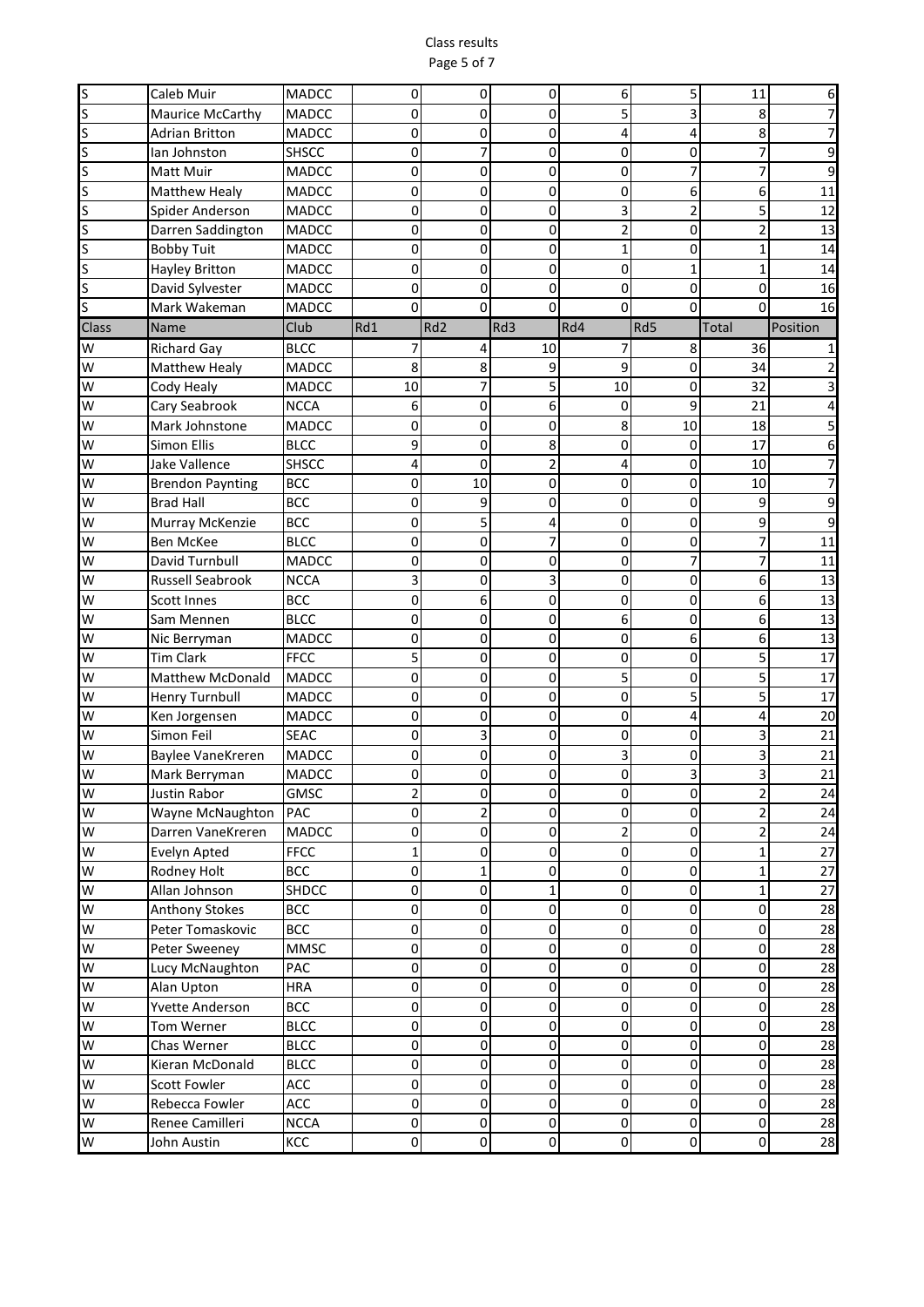## Outright Results Page 6 of 7

| Name                    | Club         | Rd1 | Rd <sub>2</sub> | Rd3                      | Rd4 | Rd5            | Total          | Position |
|-------------------------|--------------|-----|-----------------|--------------------------|-----|----------------|----------------|----------|
| Matthew Healy           | <b>MADCC</b> | 5   | 6               | 9                        | 6   | 6              | 32             |          |
| Patrick Malanphy        |              | 8   | 5               | 3                        | 5   | 8              | 29             |          |
| <b>Barry Nowell</b>     | <b>GMSC</b>  | 9   | 9               | 0                        | 7   | 0              | 25             |          |
| Cody Healy              | <b>MADCC</b> |     | 4               | 5                        | 8   | 0              | 24             |          |
| Keeran Pridmore         | <b>MADCC</b> | 0   | 0               | 0                        | 10  | 10             | 20             |          |
| Anthony Kovco           | <b>MADCC</b> | 0   | 0               | 0                        | 9   | 9              | 18             | 6        |
| Roger Shaw              | <b>PAC</b>   | 10  | 8               | 0                        | 0   | 0              | 18             | 6        |
| <b>Richard Gay</b>      | <b>BLCC</b>  | 4   | 1               | 10                       | 1   | 1              | 17             | 8        |
| <b>Simon Ellis</b>      | <b>BLCC</b>  | 6   | 0               | 8                        | 0   | 0              | 14             | 9        |
| Cary Seabrook           | <b>NCCA</b>  | 3   | ი               | 6                        | 0   | 3              | 12             | 10       |
| <b>Brendon Paynting</b> | <b>BCC</b>   | 0   | 10              | 0                        | 0   | 0              | 10             | 11       |
| Calem Muir              | <b>MADCC</b> | 0   | 0               | 0                        | 4   | 5              | 9              | 12       |
| <b>Matt Muir</b>        | <b>MADCC</b> | 0   | 0               | 0                        | 0   |                | 7              | 13       |
| Mark Johnstone          | <b>MADCC</b> | 0   | 0               | 0                        | 3   | 4              |                | 13       |
| <b>Ben McKee</b>        | <b>BLCC</b>  | 0   | 0               |                          | 0   | 0              | 7              | 13       |
| <b>Brad Hall</b>        | <b>BCC</b>   | 0   |                 | 0                        | 0   | ۵              | 7              | 13       |
| Murray McKenzie         | <b>BCC</b>   | 0   | 2               | 4                        | 0   | 0              | 6              | 17       |
| <b>Scott Innes</b>      | <b>BCC</b>   | 0   | 3               | 0                        | 0   | 0              | 3              | 18       |
| James Jorgensen         | <b>MADCC</b> | 0   | 0               | 0                        | 0   | $\overline{2}$ | $\overline{c}$ | 19       |
| Maurice McCarthy        | <b>MADCC</b> | 0   | 0               | 0                        | 2   | 0              | $\overline{2}$ | 19       |
| <b>Russell Seabrook</b> | <b>NCCA</b>  | 0   | 0               | $\overline{\phantom{a}}$ | 0   | 0              | $\overline{2}$ | 19       |
| <b>Tim Clark</b>        | <b>FFCC</b>  | 2   | 0               | 0                        | 0   | 0              | $\overline{c}$ | 19       |
| Jake Vallence           | <b>SHSCC</b> | 0   | 0               |                          | 0   | 0              | $\mathbf{1}$   | 23       |
| Glen Scott              | <b>NCCA</b>  |     | 0               | 0                        | 0   | 0              | 1              | 23       |